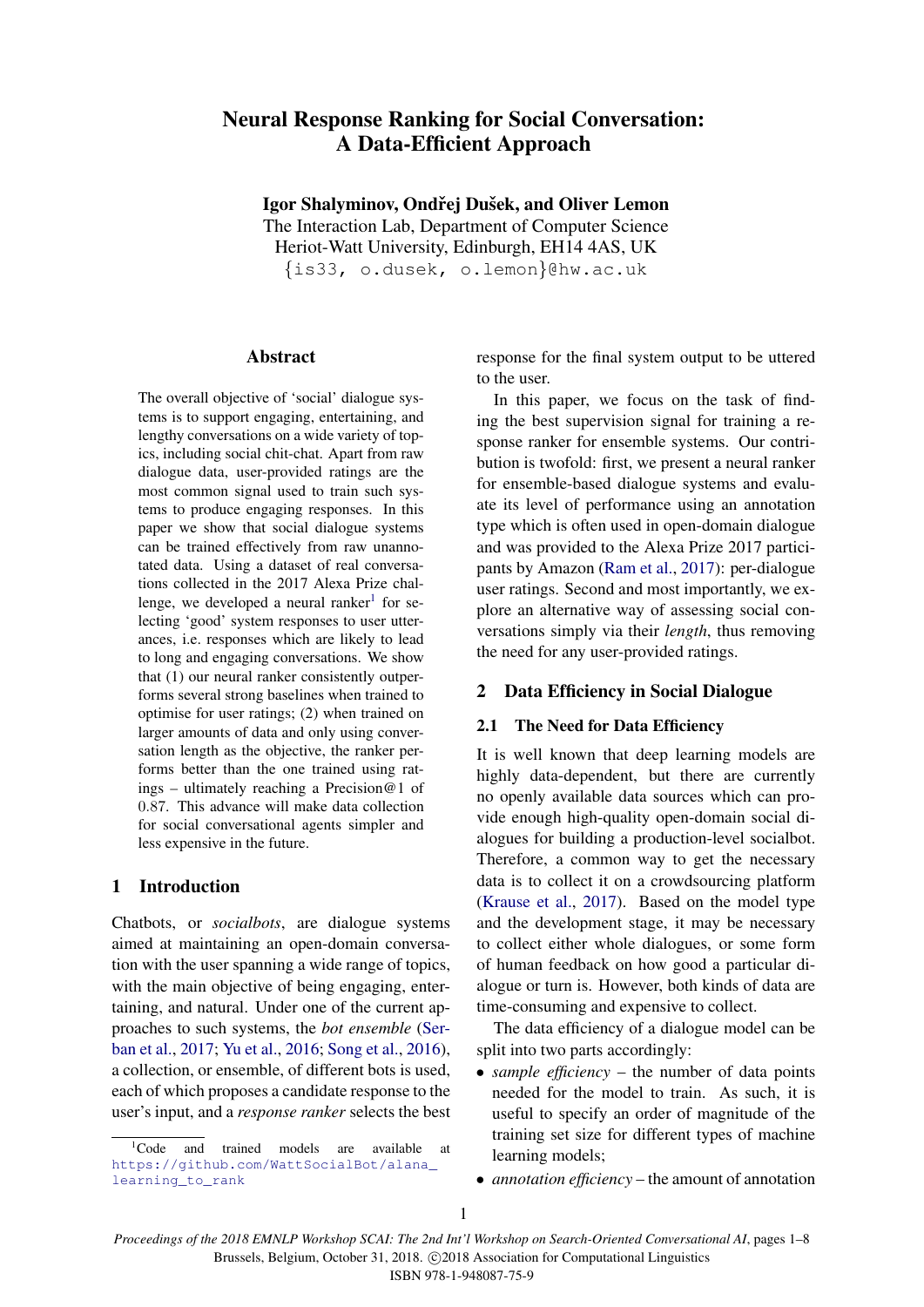| <b>Variables</b>         | Pearson corr. coefficient |
|--------------------------|---------------------------|
| rating/length            | 0.11                      |
| rating/positive feedback | 0.11                      |
| rating/negative feedback | 0.04                      |
| length/positive feedback | 0.67                      |
| length/negative feedback | 0.49                      |

<span id="page-1-0"></span>Table 1: Correlation study of key dialogue aspects

effort needed. For instance, traditional goaloriented dialogue system architectures normally require *intent*, *slot value*, and *dialogue state* annotation (e.g. [Young et al.,](#page-7-2) [2010\)](#page-7-2), whereas end-to-end conversational models work simply with raw text transcriptions (e.g. [Vinyals and Le,](#page-7-3) [2015\)](#page-7-3).

#### 2.2 Alexa Prize Ratings

The 2017 Alexa Prize challenge made it possible to collect large numbers of dialogues between real users of Amazon Echo devices and various chatbots. The only annotation collected was perdialogue ratings elicited at the end of conversations by asking the user *"On a scale of 1 to 5, how much would you like to speak with this bot again"* [\(Venkatesh et al.,](#page-7-4) [2017\)](#page-7-4). Less than 50% of conversations were actually rated; the rest were quit without the user giving a score. In addition, note that a single rating is applied to an entire conversation (rather than individual turns), which may consist of very many utterances. The conversations in the challenge were about 2.5 minutes long on average, and about 10% of conversations were over 10 minutes long [\(Ram et al.,](#page-6-1) [2017\)](#page-6-1) – this makes the ratings very sparse. Finally, the ratings are noisy – some dialogues which are clearly bad can get good ratings from some users, and vice-versa.

Given the main objective of social dialogue stated in the Alexa Prize rules as 'long and engaging' conversation, we tried to verify an assumption that user ratings reflect these properties of the dialogue. Apart from our observations above, we performed a correlation analysis of user ratings and aspects of dialogue directly reflecting the objective: dialogue length and explicit user feedback (see Table [1\)](#page-1-0).

Although we have a significant number of dialogues which are both long and highly rated, the correlation analysis was not able to show any relationship between dialogue length and rating. Neither are ratings correlated with user feedback (see Section [6](#page-3-0) for the details of user feedback collection). On the other hand, we found a promis-



<span id="page-1-1"></span>Figure 1: Neural ranker architecture

ing moderate correlation between the conversation length and explicit positive feedback from users (specifically, the number of dialogue turns containing it). The respective length/negative feedback relationship is slightly weaker.

Therefore, we experiment with conversation length for approximating user satisfaction and engagement and use it as an alternative measure of dialogue quality. This allows us to take advantage of all conversations, not just those rated by users, for training a ranker. While some conversations might be long but not engaging (e.g. if there are a lot of misunderstandings, corrections, and speech recognition errors), training a ranker only using length makes it extremely *annotation-efficient*.

# 3 A neural ranker for open-domain conversation

The ranker described here is part of Alana, Heriot-Watt University's Alexa Prize 2017 finalist socialbot [\(Papaioannou et al.,](#page-6-3) [2017\)](#page-6-3). Alana is an ensemble-based model incorporating informationretrieval-based bots with news content and information on a wide range of topics from Wikipedia, a question answering system, and rule-based bots for various purposes, from amusing users with fun facts to providing a consistent persona. The rulebased bots are also required to handle sensitive issues which can be raised by real users, such as medical, financial, and legal advice, as well as profanities.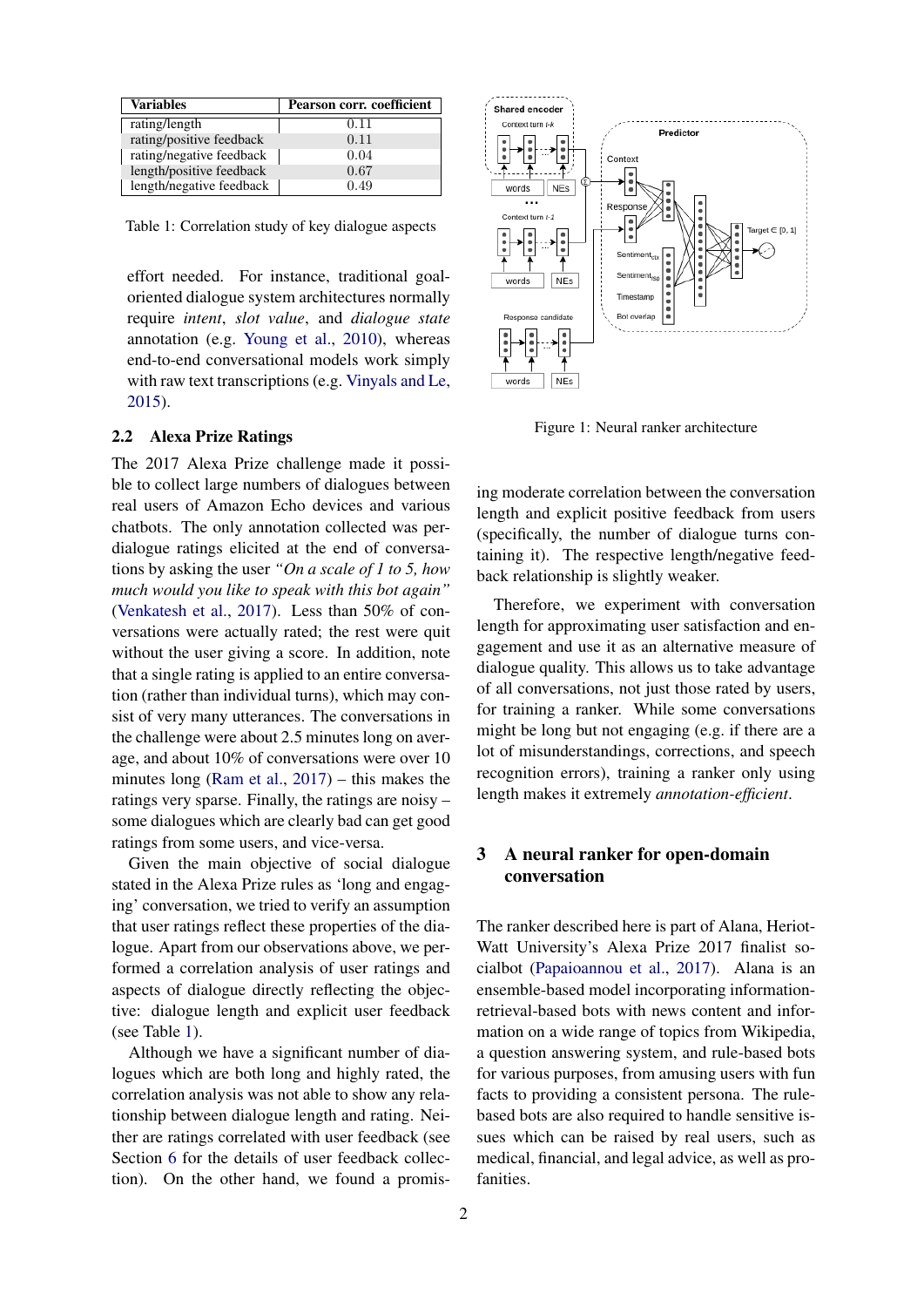#### 3.1 Ranker architecture

The architecture of our ranker is shown in Figure [1.](#page-1-1) The inputs to the model are 1-hot vectors of a candidate response and the current dialogue context (we use the 3 most recent system and user turns). They are encoded into a latent representation using a single shared RNN encoder based on GRU cells [\(Cho et al.,](#page-6-4) [2014\)](#page-6-4). The context embedding vectors are then summed up and concatenated with the response embedding (Eq. [1\)](#page-2-0):

<span id="page-2-0"></span>
$$
Enc(C, r) = \sum_{i} RNN(C_i) \oplus RNN(r) \quad (1)
$$

where  $C$  is the dialogue context and  $r$  is a response candidate.

The context and the response are represented using combined word-agent tokens (where agent is either a specific bot from the ensemble or the user) and are concatenated with the lists of named entities extracted using Stanford NER [\(Finkel et al.,](#page-6-5) [2005\)](#page-6-5). All the word-agent tokens and named entities share the same unified vocabulary.

Encoder outputs, along with additional dialogue features such as context and response sentiment, timestamp, and bot names in the context and the response, go into the *Predictor*, a feed-forward neural network (MLP) whose output is the resulting rating (Eq. [2\)](#page-2-1):

<span id="page-2-1"></span>
$$
Pred(C, r) = \sigma(L(Sem(C, r) \oplus f(C, r))) \tag{2}
$$

where:  $L(x) = ReLU(Mx + b)$  is the layer used in the Predictor (the number of such layers is a model parameter),  $Sem = L(Enc(C, r))$  is the vector of semantic context-response features, and  $f(C, r)$  is a vector of the additional dialogue features listed above.

We use  $ReLU$  activation for the hidden layers because it is known to be highly efficient with deep architectures [\(Glorot et al.,](#page-6-6) [2011\)](#page-6-6). Finally, we use sigmoid activation  $\sigma$  for generating the final prediction in the range [0, 1].

#### <span id="page-2-3"></span>3.2 Training method

We use either dialogue rating or length as the prediction target (as discussed in Sections [5](#page-3-1) and [6\)](#page-3-0). The model is trained to minimize the Mean Squared Error (MSE) loss against the target using the Adagrad optimizer [\(Duchi et al.,](#page-6-7) [2011\)](#page-6-7). In our training setup, the model learns to predict per-turn target values. However, since only per-dialogue ones are available in the data, we use the following approximation: the target value of a contextresponse pair is the target value of the dialogue containing it. The intuition behind this is an assumption that the majority of turns in "good" dialogues (either length- or rating-wise) are "good" in their local contexts as well – so that given a large number of dialogues, the most successful and unsuccessful turns will emerge from the corresponding dialogues.

### 4 Baselines

We compare our neural ranker to two other models also developed during the competition: *handcrafted* and *linear* rankers — all three were deployed live in the Alana Alexa Prize 2017 finalist system [\(Papaioannou et al.,](#page-6-3) [2017\)](#page-6-3), and were therefore of sufficient quality for a production system receiving thousands of calls per day. We also compare our model to a recently published *dualencoder* response selection model by [Lu et al.](#page-6-8) [\(2017\)](#page-6-8) based on an approach principally close to ours.

### 4.1 Handcrafted ranker

In the handcrafted approach, several turn-level and dialogue-level features are calculated, and a linear combination of those feature values with manually adjusted coefficients is used to predict the final ranking. The list of features includes:

- coherence, information flow, and dullness as defined by [Li et al.](#page-6-9) [\(2016\)](#page-6-9);
- overlap between the context and the response with regards to named entities and noun phrases;
- topic divergence between the context turns and the response – topics are represented using the *Latent Dirichlet Allocation* (LDA) model [\(Hoff](#page-6-10)[man et al.,](#page-6-10) [2010\)](#page-6-10);
- sentiment polarity, as computed by the NLTK Vader sentiment analyser [\(Gilbert and Hutto,](#page-6-11)  $2014$  $2014$ )<sup>2</sup>

### 4.2 Linear ranker

The linear ranker is based on the VowpalWabbit (VW) linear model [\(Agarwal et al.,](#page-6-12) [2014\)](#page-6-12). We use

<span id="page-2-2"></span><sup>2</sup>[http://www.nltk.org/howto/sentiment.](http://www.nltk.org/howto/sentiment.html) [html](http://www.nltk.org/howto/sentiment.html)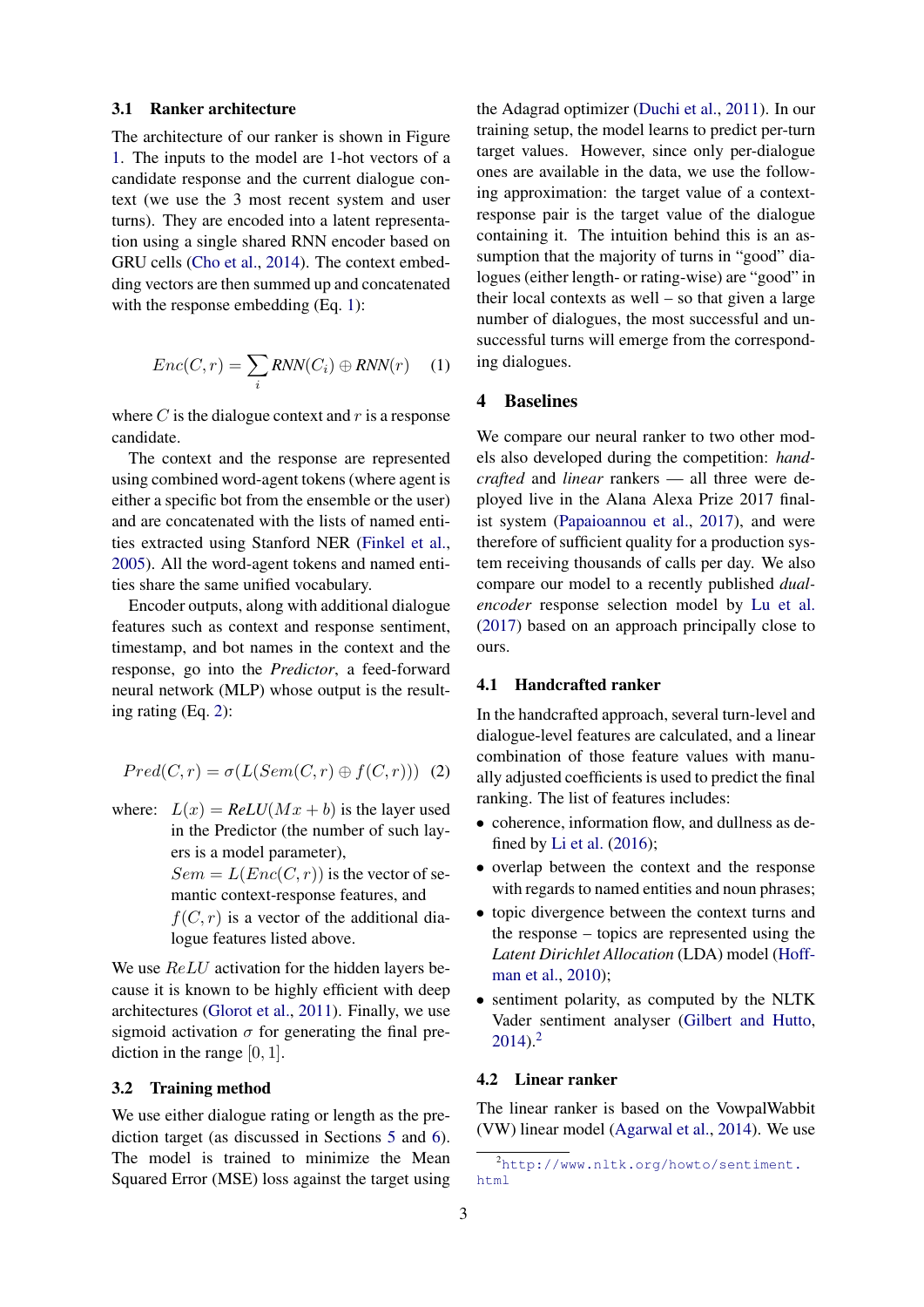the MSE loss function and the following features in our VW ranker model:

- bag-of-n-grams from the dialogue context (preceding 3 utterances) and the response,
- position-specific n-grams at the beginning of the context and the response (first 5 positions),
- dialogue flow features [\(Li et al.,](#page-6-9) [2016\)](#page-6-9), the same as for the handcrafted ranker,
- bot name, from the set of bots in the ensemble.

# 4.3 Dual-encoder ranker

The closest architecture to our neural ranker is that of [\(Lu et al.,](#page-6-8) [2017\)](#page-6-8), who use a dual-encoder LSTM with a predictor MLP for task-oriented dialogue in closed domains. Unlike this work, they do not use named entities, sentiment, or other input features than basic word embeddings. Dialogue context is not modelled explicitly either, and is limited to a single user turn. We reproduced their architecture and set its parameters to the best ones reported in the original paper.

#### <span id="page-3-1"></span>5 Training data

Our data is transcripts of conversations between our socialbot and real users of the Amazon Echo collected over the challenge period, February– December 2017. The dataset consists of over 200,000 dialogues (5,000,000+ turns) from which over 100,000 dialogues (totalling nearly 3,000,000 turns) are annotated with ratings. From this data, we sampled two datasets of matching size for training our rankers, using the per-turn target value approximation described in Section [3.2](#page-2-3) – the *Length* and *Rating* datasets for the respective versions of rankers.

The target values (length/rating) in both sets are normalized into the  $[0, 1]$  range, and the *Length* set contains context-response pairs from long dialogues (target value above 0.7) as positive instances and context-response pairs from short dialogues (target value below 0.3) as negative ones. With the same selection criteria, the *Rating* set contains context-response pairs from highly rated dialogues (ratings 4 and 5) as positive instances and context-response pairs from lowrated dialogues (ratings 1 and 2) as negative ones. Both datasets contain 500,000 instances in total, with equal proportion of positive and negative instances. We use a 8:1:1 split for training, development, and test sets.

Prior to creating both datasets, we filtered out of the dialogue transcripts all system turns which cannot be treated as natural social interaction (e.g. a quiz game) as well as outliers (interaction length  $\geq$  95th percentile or less than [3](#page-3-2) turns long).<sup>3</sup> Thresholds of 0.3 and 0.7 were set heuristically based on preliminary data analysis. On the one hand, these values provide contrastive-enough ratings (e.g. we are not sure whether the rating in the middle of the scale can be interpreted as negative or positive). On the other hand, they allow us to get enough training data for both Length and Rating datasets.[4](#page-3-3)

#### <span id="page-3-0"></span>6 Evaluation and experimental setup

In order to tune the neural rankers, we performed a grid search over the shared encoder GRU layer size and the Predictor topology.<sup>[5](#page-3-4)</sup> The best configurations are determined by the loss on the development sets. For evaluation, we used an independent dataset.

# 6.1 Evaluation based on explicit user feedback

At the evaluation stage, we check how well the rankers can distinguish between good responses and bad ones. The criterion for 'goodness' that we use here is chosen to be independent from both training signals. Specifically, we collected an evaluation set composed of dialogue turns followed by explicit user feedback, e.g. "great, thank you", "that was interesting" (we refer to it as the *User feedback* dataset). Our 'bad' response candidates are randomly sampled across the dataset.

The user feedback turns were identified using sentiment analysis in combination with a whitelist and a blacklist of hand-picked phrases, so that in total we used 605 unique utterances, e.g. *"that's pretty cool", "you're funny", "gee thanks", "interesting fact", "funny alexa you're funny"*.

'Goodness' defined in this way allows us to evaluate how well our two approximated training signals can optimize for the user's satisfaction as explicitly expressed at the turn level, thus leading

<span id="page-3-2"></span><sup>&</sup>lt;sup>3</sup>Some extremely long dialogues are due to users repeating themselves over and over, and so this filter removes these bad dialogues from the dataset. Dialogues less than 3 turns long are often where the user accidentally triggered the chatbot. These outliers amounted to about 14% of our data.

<span id="page-3-3"></span><sup>4</sup>Using more extreme thresholds did not produce enough data while less ones did not provide adequate training signal.

<span id="page-3-4"></span><sup>&</sup>lt;sup>5</sup>We tested GRU sizes of 64, 128, 256 and Predictor layers number/sizes of [128], [128, 64], [128, 32, 32].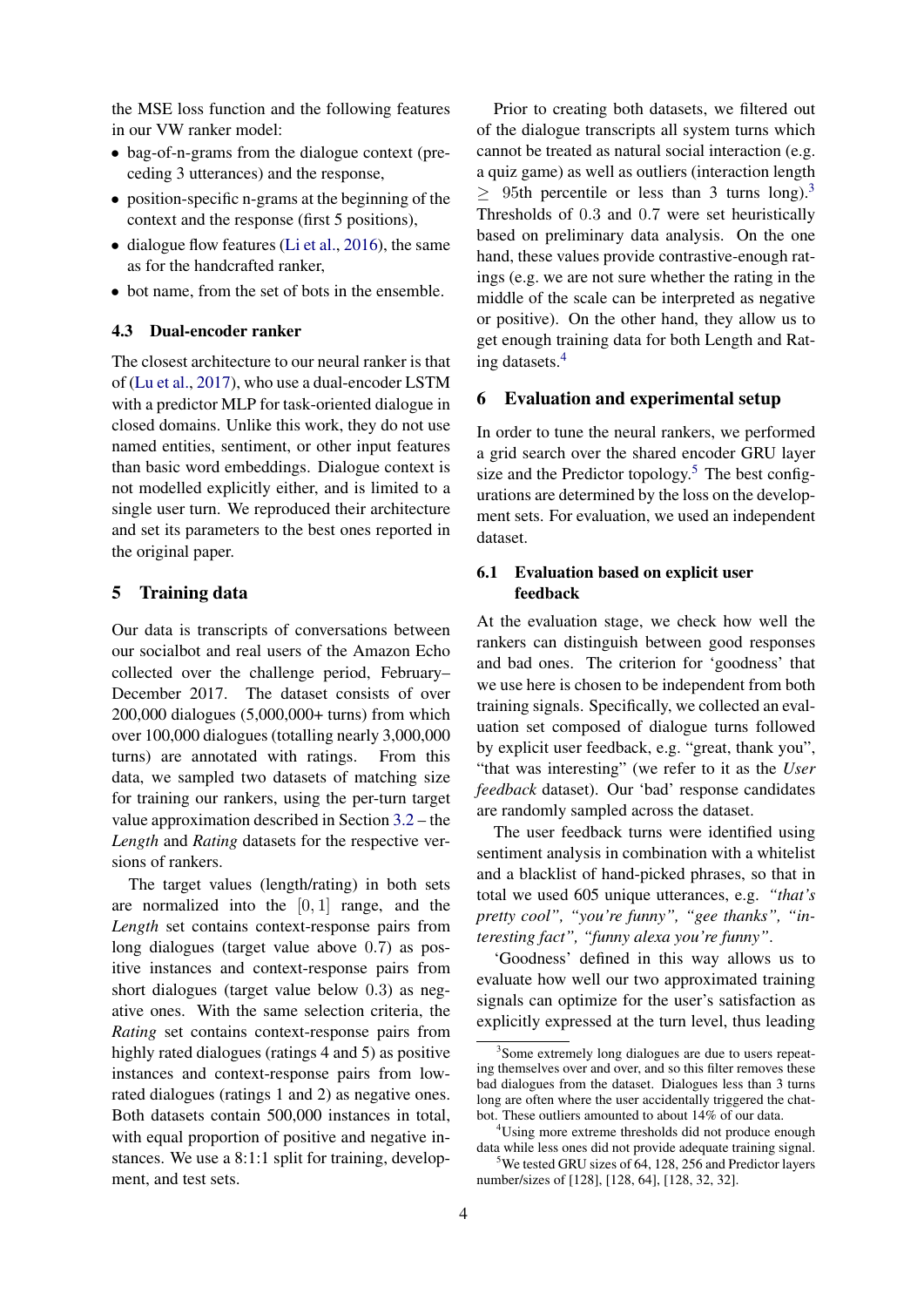to our desired behaviour, i.e., producing long and engaging dialogues.

The *User feedback* dataset contains 24,982  $\langle context, good\_response, bad\_response \rangle$  tuples in total.

To evaluate the rankers on this dataset, we use *precision@k*, which is commonly used for information retrieval system evaluation (Eq. [3\)](#page-4-0).

<span id="page-4-0"></span>
$$
P@k(c,R) = \frac{\sum_{i=1}^{k} Relevant(c,R_k)}{k}
$$
 (3)

where  $c$  is dialogue context,  $R$  is response candidates list, and Relevant is a binary predicate indicating whether a particular response is relevant to the context.

Precision is typically used together with recall and F-measure. However, since our dialogue data is extremely sparse so that it is hard to find multiple good responses for the same exact dialogue context, recall and F-measure cannot be applied to this setting. Therefore, since we only perform pairwise ranking, we use *precision@1* to check that the good answer is the top-ranked one. Also due to data sparsity, we only perform this evaluation with *gold positive* responses and *sampled negative* ones – it is typically not possible to find a good response with exactly the same context as a given bad response.

#### 6.2 Interim results

The results of our first experiment are shown in Table [2.](#page-4-1) We can see that the neural ranker trained with user ratings clearly outperforms all the alternative approaches in terms of test set loss on its respective dataset as well as pairwise ranking precision on the evaluation dataset. Also note that both versions of the neural ranker stand extremely close to each other on both evaluation criteria, given a much greater gap between them and their nextbest-performing alternatives, the linear rankers.

The dual-encoder ranker turned out to be not an efficient model for our problem, partly because it was originally optimized for a different task as reported by [Lu et al.](#page-6-8) [\(2017\)](#page-6-8).

### 7 Training on larger amounts of data

A major advantage of training on raw dialogue transcripts is data volume: in our case, we have roughly twice as many raw dialogues as rated ones (cf. Section [5\)](#page-3-1). This situation is very common in

<span id="page-4-1"></span>

| Model               | $\overline{P}$ ( $\odot$ 1<br>(eval set) | Loss<br>(test set) |
|---------------------|------------------------------------------|--------------------|
| Handcrafted         | 0.478                                    |                    |
| VowpalWabbit@length | 0.742                                    | 0.199              |
| VowpalWabbit@rating | 0.773                                    | 0.202              |
| DualEncoder@length  | 0.365                                    | 0.239              |
| DualEncoder@rating  | 0.584                                    | 0.247              |
| Neural@length       | 0.824                                    | 0.139              |
| Neural@rating       | 0.847                                    | 0.138              |

Table 2: Ranking models evaluation: pairwise ranking precision on the independent *User feedback* dataset and loss on the *Length/Rating* test sets (Section [5\)](#page-3-1) for the corresponding trainset sizes of 500,000.



<span id="page-4-3"></span>Figure 2: Comparison of rankers trained on extended datasets

data-driven development: since data annotation is a very expensive and slow procedure, almost always there is significantly more raw data than annotated data of a high quality. To illustrate this, we collected extended training datasets of raw dialogues of up to 1,000,000 data points for training from the length signal. We trained our neural ranker and the VW ranker using the same configuration as in Section [6.](#page-3-0) [6](#page-4-2)

The results are shown in Figure [2,](#page-4-3) where we see that the neural ranker trained on the length signal consistently outperform the ratings-based one. Its trend, although fluctuating, is more stable than that of VW – we believe that this is due to VW's inherent lower model capacity as well as its training setup, which is mainly optimised for speed. The figure also shows that VW@length is worse than VW@rating, regardless of training data size.

## 8 Discussion and future work

Our evaluation results show that the neural ranker presented above is an efficient approach to re-

<span id="page-4-2"></span> $6$ We were not able to train the dual encoder ranker on all the extended datasets due to the time constraints.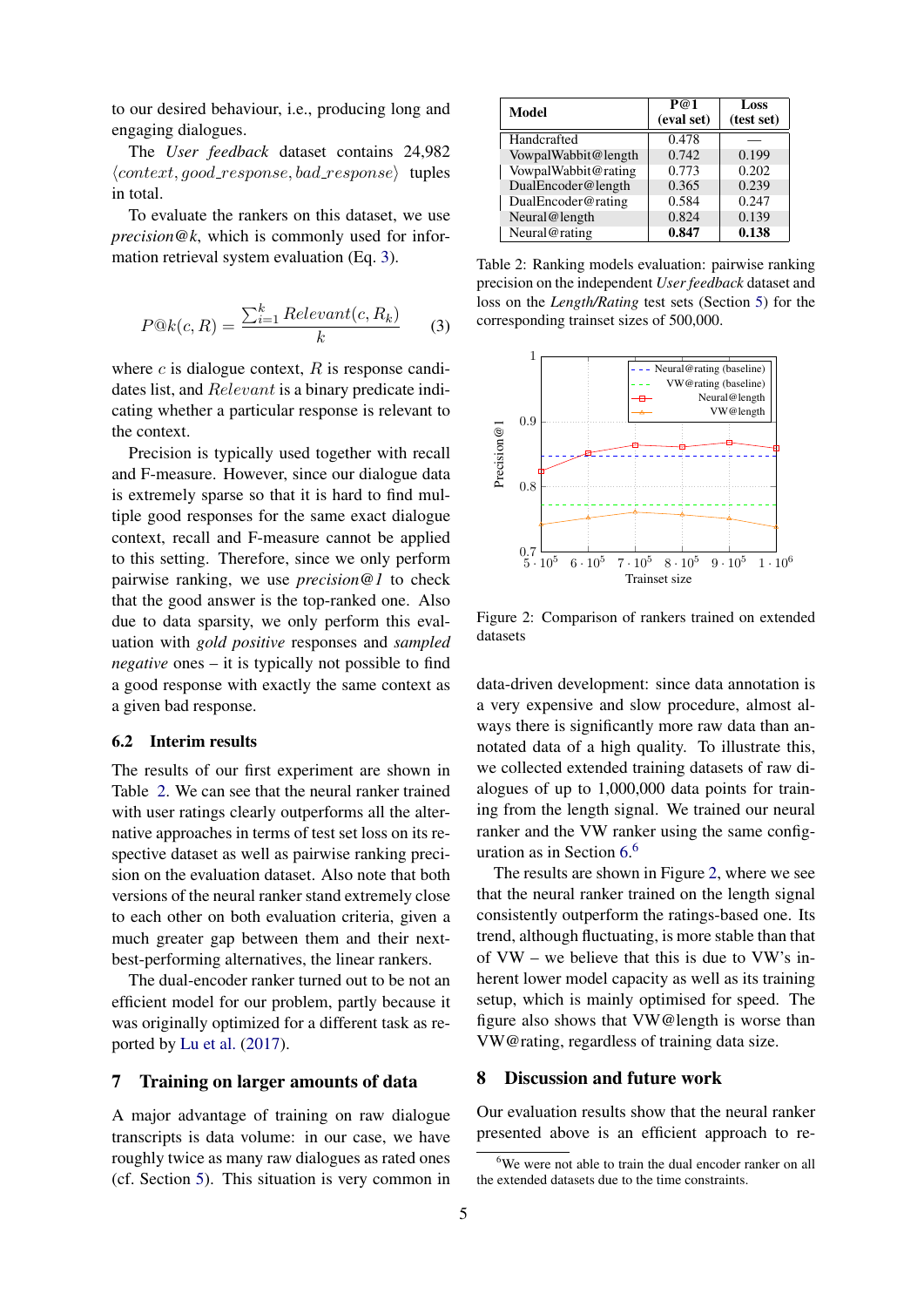sponse ranking for social conversation. On a medium-sized training set, the two versions of the neural ranker, length and ratings-based, showed strongly superior performance to three alternative ranking approaches, and performed competitively with each other. Furthermore, the experiment with extended training sets shows that the accuracy of the length-based neural ranker grows steadily given more unannotated training data, outperforming the rating-based ranker with only slightly larger training sets.

The overall results of our experiments confirm that dialogue length, even approximated in quite a straightforward way, provides a sufficient supervision signal for training a ranker for a social conversation model. In future work, we will attempt to further improve the model using the same data in an adversarial setup following [Wang et al.](#page-7-5) [\(2017\)](#page-7-5). We also plan to directly train our model for pairwise ranking in the fashion of [Burges et al.](#page-6-13) [\(2005\)](#page-6-13) instead of the current pointwise approach. Finally, we are going to employ contextual sampling of negative responses using approximate nearest neighbour search [\(Johnson et al.,](#page-6-14) [2017\)](#page-6-14) in order to perform a more efficient pairwise training.

# 9 Related work

Work on response ranking for conversational systems has been been growing rapidly in recent years. Some authors employ ranking based on heuristically defined measures: [Yu et al.](#page-7-6) [\(2015,](#page-7-6) [2016\)](#page-7-0) use a heuristic based on keyword matching, part-of-speech filters, and Word2Vec similarity. [\(Krause et al.,](#page-6-2) [2017\)](#page-6-2) apply standard information retrieval metrics (TF-IDF) with importance weighting for named entities. However, most of the recent research attempts to train the ranking function from large amounts of conversational data, as we do. Some authors use task-based conversations, such as IT forums [\(Lowe et al.,](#page-6-15) [2015\)](#page-6-15) or customer services [\(Lu et al.,](#page-6-8) [2017;](#page-6-8) [Kumar et al.,](#page-6-16) [2018\)](#page-6-16), while others focus on online conversations on social media (e.g. [Wu et al.,](#page-7-7) [2016;](#page-7-7) [Al-Rfou](#page-6-17) [et al.,](#page-6-17) [2016\)](#page-6-17).

The basic approach to learning the ranking function in most recent work is the same (e.g. [Lowe et al.,](#page-6-15) [2015;](#page-6-15) [Al-Rfou et al.,](#page-6-17) [2016;](#page-6-17) [Wu et al.,](#page-7-7) [2016\)](#page-7-7): the predictor is taught to rank positive responses taken from real dialogue data higher than randomly sampled negative examples. Some of the approaches do not even include rich dialogue contexts and use only immediate context-response pairs for ranking [\(Ji et al.,](#page-6-18) [2014;](#page-6-18) [Yan et al.,](#page-7-8) [2016;](#page-7-8) [Lu et al.,](#page-6-8) [2017\)](#page-6-8). Some authors improve upon this basic scenario: [Zhuang et al.](#page-7-9) [\(2018\)](#page-7-9) take a desired emotion of the response into account; [Liu](#page-6-19) [et al.](#page-6-19) [\(2017\)](#page-6-19) focus on the engagement of responses based on Reddit comments rating; [Fedorenko et al.](#page-6-20) [\(2017\)](#page-6-20) train the ranking model in several iterations, using highly ranked incorrect responses as negative examples for the next iteration. Nevertheless, to our knowledge, none of the prior works attempt to optimise for long-term dialogue quality; unlike in our work, their only ranking criterion is focused on the immediate response.

# 10 Conclusion

We have presented a neural response ranker for open-domain 'social' dialogue systems and described two methods for training it using common supervision signals coming from conversational data: user-provided ratings and dialogue length. We demonstrated its efficiency by evaluating it using explicit positive feedback as a measure for user engagement. Specifically, trained on ratings, our neural ranker consistently outperforms several strong baselines; moreover, given larger amounts of data and only using conversation length as the objective, the ranker performs better the ratings-based one, reaching 0.87 Precision@1. This shows that conversation length can be used as an optimisation objective for generating engaging social dialogues, which means that we no longer need the expensive and time-consuming procedure of collecting per-dialogue user ratings, as was done for example in the Alexa Prize 2017 and is common practice in conversational AI research. Per-turn user ratings may still be valuable to collect for such systems, but these are even more expensive and problematic to obtain. Looking ahead, this advance will make data collection for social conversational agents simpler and less expensive in the future.

## Acknowledgements

This research received funding from the EPSRC project MaDrIgAL (EP/N017536/1). The Titan Xp used for this research was donated by the NVIDIA Corporation.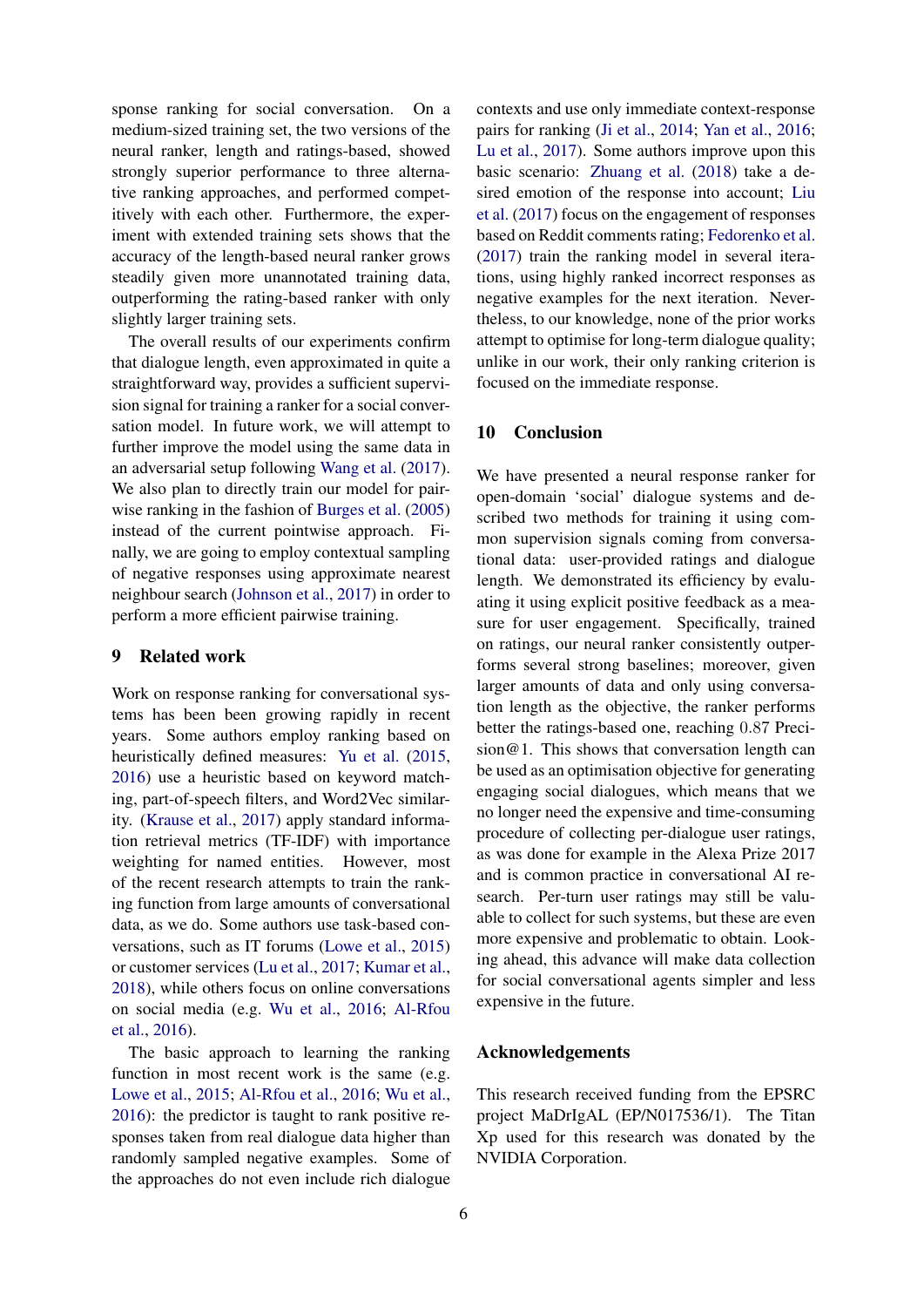#### References

- <span id="page-6-12"></span>Alekh Agarwal, Olivier Chapelle, Miroslav Dudík, and John Langford. 2014. A reliable effective terascale linear learning system. *Journal of Machine Learning Research*, 15(1):1111–1133.
- <span id="page-6-17"></span>Rami Al-Rfou, Marc Pickett, Javier Snaider, Yunhsuan Sung, Brian Strope, and Ray Kurzweil. 2016. Conversational Contextual Cues: The Case of Personalization and History for Response Ranking. *CoRR*, abs/1606.00372.
- <span id="page-6-13"></span>Christopher J. C. Burges, Tal Shaked, Erin Renshaw, Ari Lazier, Matt Deeds, Nicole Hamilton, and Gregory N. Hullender. 2005. Learning to rank using gradient descent. In *Proceedings of ICML*, pages 89–96.
- <span id="page-6-4"></span>Kyunghyun Cho, Bart van Merriënboer, Çağlar Gülçehre, Dzmitry Bahdanau, Fethi Bougares, Holger Schwenk, and Yoshua Bengio. 2014. Learning phrase representations using rnn encoder–decoder for statistical machine translation. In *Proceedings of the 2014 Conference on Empirical Methods in Natural Language Processing (EMNLP)*, pages 1724– 1734, Doha, Qatar.
- <span id="page-6-7"></span>John C. Duchi, Elad Hazan, and Yoram Singer. 2011. Adaptive subgradient methods for online learning and stochastic optimization. *Journal of Machine Learning Research*, 12:2121–2159.
- <span id="page-6-20"></span>Denis Fedorenko, Nikita Smetanin, and Artem Rodichev. 2017. Avoiding Echo-Responses in a Retrieval-Based Conversation System. *CoRR*, abs/1712.05626.
- <span id="page-6-5"></span>Jenny Rose Finkel, Trond Grenager, and Christopher D. Manning. 2005. Incorporating non-local information into information extraction systems by gibbs sampling. In *Proceedings of ACL*, pages 363– 370.
- <span id="page-6-11"></span>C. J. Gilbert and Erric Hutto. 2014. VADER: A parsimonious rule-based model for sentiment analysis of social media text. In *Eighth International AAAI Conference on Weblogs and Social Media*, pages 216–225, Ann Arbor, MI, USA.
- <span id="page-6-6"></span>Xavier Glorot, Antoine Bordes, and Yoshua Bengio. 2011. Deep sparse rectifier neural networks. In *Proceedings of AISTATS*, pages 315–323.
- <span id="page-6-10"></span>Matthew Hoffman, Francis R. Bach, and David M. Blei. 2010. Online learning for latent dirichlet allocation. In J. D. Lafferty, C. K. I. Williams, J. Shawe-Taylor, R. S. Zemel, and A. Culotta, editors, *Advances in Neural Information Processing Systems 23*, pages 856–864.
- <span id="page-6-18"></span>Zongcheng Ji, Zhengdong Lu, and Hang Li. 2014. An Information Retrieval Approach to Short Text Conversation. *CoRR*, abs/1408.6988.
- <span id="page-6-14"></span>Jeff Johnson, Matthijs Douze, and Hervé Jégou. 2017. Billion-scale similarity search with GPUs. *CoRR*, abs/1702.08734.
- <span id="page-6-2"></span>Ben Krause, Marco Damonte, Mihai Dobre, Daniel Duma, Joachim Fainberg, Federico Fancellu, Emmanuel Kahembwe, Jianpeng Cheng, and Bonnie Webber. 2017. Edina: Building an Open Domain Socialbot with Self-dialogues. In *1st Proceedings of Alexa Prize*, Las Vegas, NV, USA. ArXiv: 1709.09816.
- <span id="page-6-16"></span>Girish Kumar, Matthew Henderson, Shannon Chan, Hoang Nguyen, and Lucas Ngoo. 2018. Question-Answer Selection in User to User Marketplace Conversations. *CoRR*, abs/1802.01766.
- <span id="page-6-9"></span>Jiwei Li, Will Monroe, Alan Ritter, Michel Galley, Jianfeng Gao, and Dan Jurafsky. 2016. Deep Reinforcement Learning for Dialogue Generation. In *Proc. EMNLP*, pages 1192–1202.
- <span id="page-6-19"></span>Huiting Liu, Tao Lin, Hanfei Sun, Weijian Lin, Chih-Wei Chang, Teng Zhong, and Alexander Rudnicky. 2017. RubyStar: A Non-Task-Oriented Mixture Model Dialog System. In *1st Proceedings of Alexa Prize*, Las Vegas, NV, USA. ArXiv: 1711.02781.
- <span id="page-6-15"></span>Ryan Lowe, Nissan Pow, Iulian Serban, and Joelle Pineau. 2015. The Ubuntu dialogue corpus: A large dataset for research in unstructured multi-turn dialogue systems. In *Proceedings of SIGDIAL*, pages 285–294.
- <span id="page-6-8"></span>Yichao Lu, Phillip Keung, Shaonan Zhang, Jason Sun, and Vikas Bhardwaj. 2017. A practical approach to dialogue response generation in closed domains. *CoRR*, abs/1703.09439.
- <span id="page-6-3"></span>Ioannis Papaioannou, Amanda Cercas Curry, Jose L. Part, Igor Shalyminov, Xinnuo Xu, Yanchao Yu, Ondrej Dusek, Verena Rieser, and Oliver Lemon. 2017. An ensemble model with ranking for social dialogue. In *NIPS Workshop on Conversational AI*.
- <span id="page-6-1"></span>Ashwin Ram, Rohit Prasad, Chandra Khatri, Anu Venkatesh, Raefer Gabriel, Qing Liu, Jeff Nunn, Behnam Hedayatnia, Ming Cheng, Ashish Nagar, Eric King, Kate Bland, Amanda Wartick, Yi Pan, Han Song, Sk Jayadevan, Gene Hwang, and Art Pettigrue. 2017. Conversational AI: The Science Behind the Alexa Prize. In *1st Proceedings of Alexa Prize*, Las Vegas, NV, USA. ArXiv: 1801.03604.
- <span id="page-6-0"></span>Iulian Vlad Serban, Chinnadhurai Sankar, Mathieu Germain, Saizheng Zhang, Zhouhan Lin, Sandeep Subramanian, Taesup Kim, Michael Pieper, Sarath Chandar, Nan Rosemary Ke, Sai Mudumba, Alexandre de Brebisson, Jose Sotelo, Dendi Suhubdy, Vin- ´ cent Michalski, Alexandre Nguyen, Joelle Pineau, and Yoshua Bengio. 2017. A deep reinforcement learning chatbot. *NIPS Workshop on Conversational AI*, abs/1709.02349.